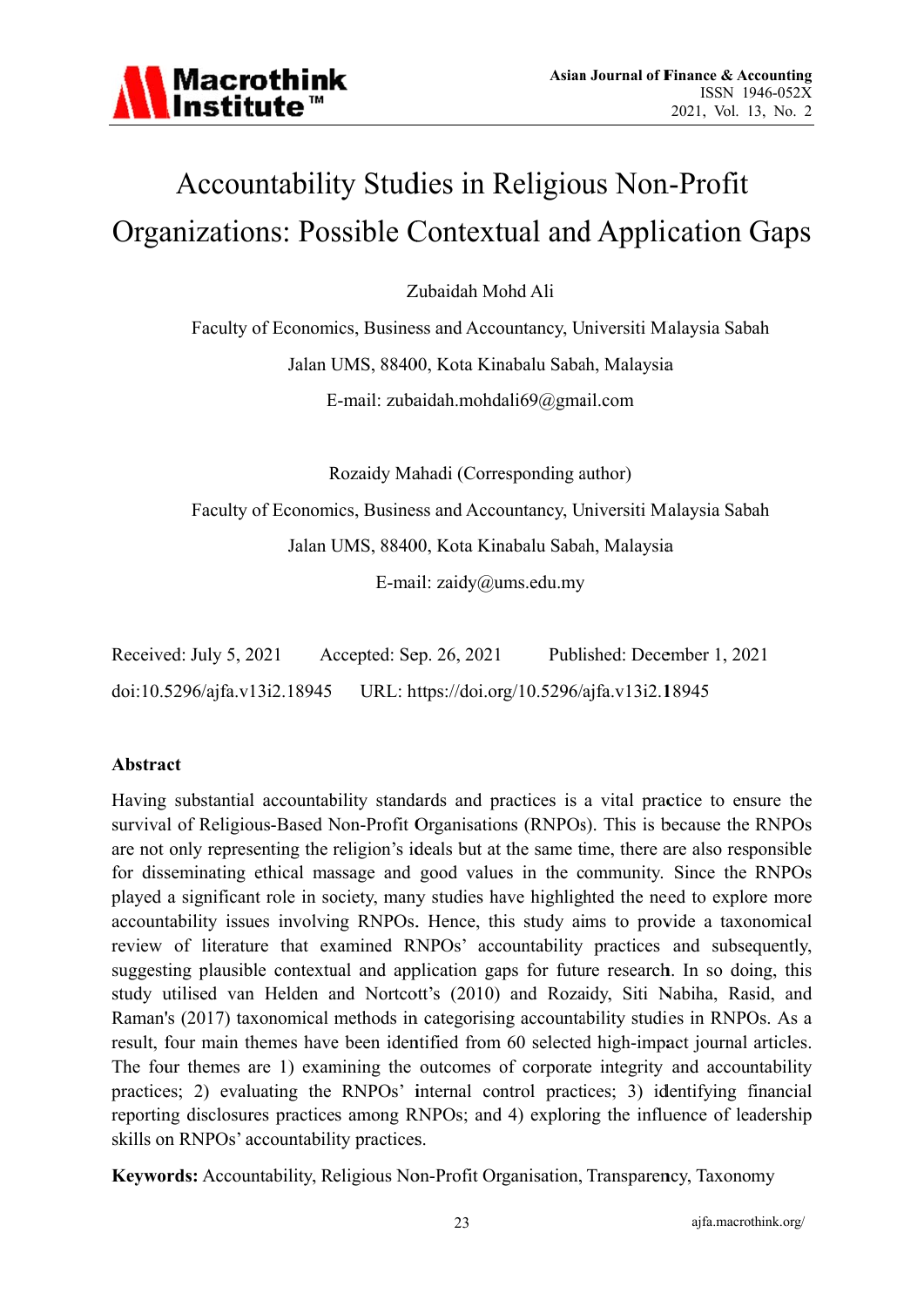

## 1. Introduction

In general, accountability is defined as the internal and external duty that dictates an individual or organisation to be accountable for their activities, accept responsibility, and disclose the results in a transparency manner (Paiva & Carvalho, 2018; Edwards and Hulme, 1996; Roberts and Scapens, 1985). In addition, the concept of accountability is normally associated with having good stewardship and adhering to common norms and rules of humanity (Yasmin et al., 2014). For example, from the Islamic perspective, accountability can be viewed as a broader concept consisting of vicegerency, trust, and responsibility (Haniffa and Hudaib, 2011) that is designed for Allah and its subjects (Basri et al., 2016). While Buddhist and Hindu societies showed the main mechanisms of accountability is consist of trust, aspiration, and lovalty (Javasinghe and Soobaroven, 2009). For the Christian, the implementation of the accountability model in managing churches is commonly referred to by having adequate financial management practices, such as having accounting personals to prepare financial reports.

Over the past decades, incorporating accountability practices (i.e., integrating good governance practices, sound financial management, adhere to high ethical standards) have become an increasingly important element in projecting virtuous images and values, particularly, when it involves Religious-Based Non-Profit Organizations (RNPOs) (Fang et al., 2019; Roslan et al., 2017; Atan et al., 2017; Jayasinghe & Soobaroven, 2009). RNPOs play a significant role in society, their contributions to the public welfares are highly important and at the same time contributing to the country's social-economic development. Since the main objective of a non-profit organisation is neither profit-making nor reaching financial growth, thus, there are many facets of perspectives of accountability practices of RNPOs are left to be explored.

Despite the RNPOs' status as a public frontier in fighting and championing human rights, there are many RNPOs that engaged with mismanagement of funds and fraudulent activities (Saat et al., 2013). As a result, more demand from the public for RNPOs to incorporate decent financial accountability practices in managing their funds. Thus, there is an urgency to explore various contextual and practical contexts of accountability perspectives involving RNPOS, and subsequently, it will provide better understanding and solutions for authorities in combatting accountability issues from reoccurring in the future. Therefore, this study aims to provide fresh avenues of accountability perspectives involving RNPOs through constructing taxonomical research themes from related journal articles, and then suggesting plausible research gaps for future study.

The taxonomy construction for this study was based on van Helden and Northcott's (2010) and Rozaidy et al., 2017 taxonomical methods of themes categorisation. In so doing, 60 journals articles were analysed and as a result, four themes of accountability studies in RNPOs were identified: 1) examining the outcomes of corporate integrity and accountability practices; 2) evaluating the RNPOs' internal control practices; 3) identifying financial reporting disclosures practices among RNPOs, and 4) exploring the influence of leadership skills towards RNPOs' accountability practices. The rest of the paper is structured as follows.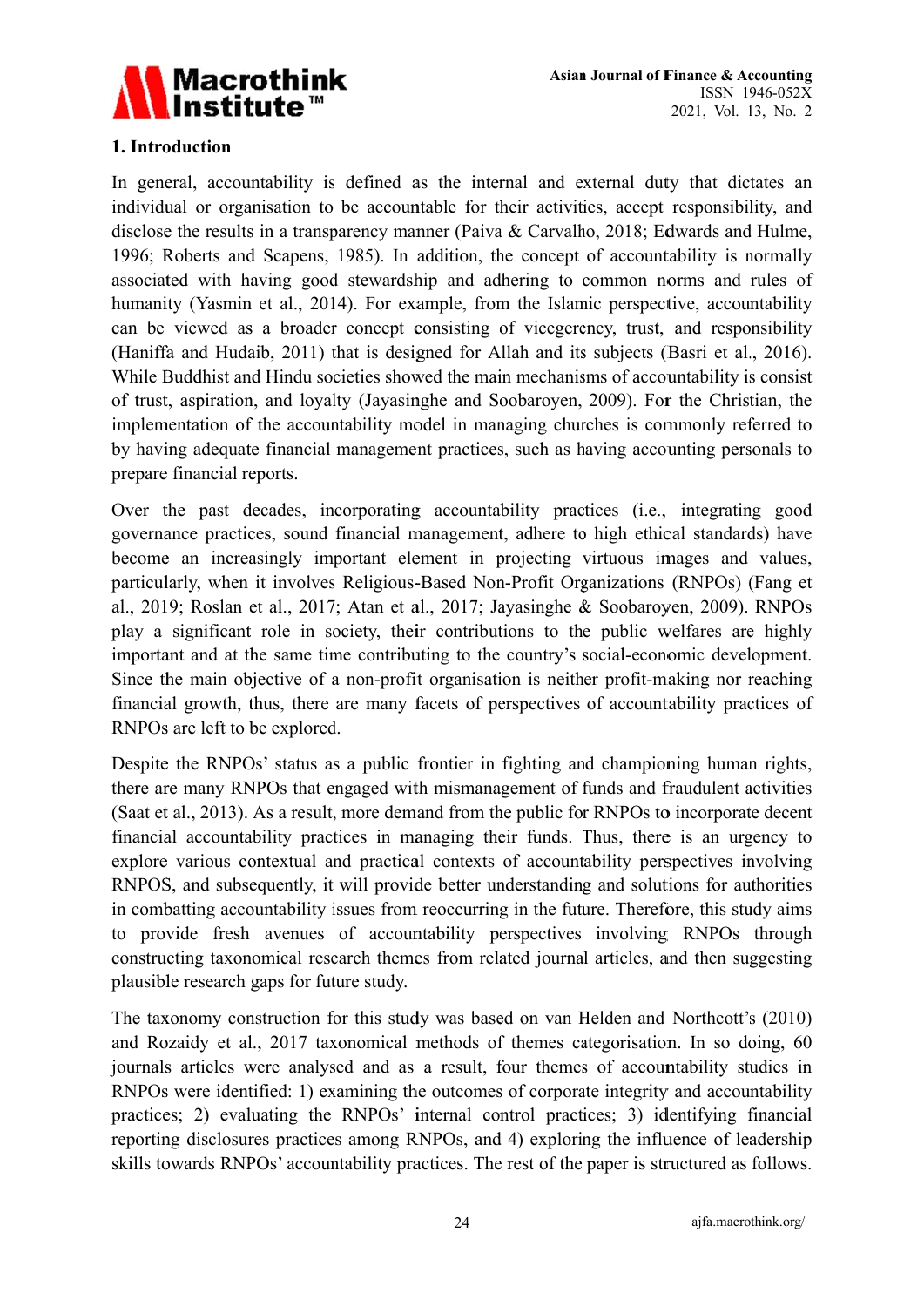

It starts with a discussion on the methodological process of the study, including the explanation of the selection of academic journals and the classification procedures. Then, follow with an elaboration of key issues from the identified themes and ended with concluding remarks on the future research's suggestion drawn from the analysis of the identified themes.

### 2. Research Method: Classifying Themes

To identify the new segments of study and/or new areas of research in accountability perspectives, several steps are needed, it includes identify, analyse, and categorise the most common or popular themes of study (i.e., topics/subject/issues/subjects) connecting to accountability practices in RNPOs. To ensure the process of identification and categorisation of themes are infallible, this study follows van Helden and Northcott's (2010) and Rozaidy et al.'s (2017) taxonomical methods of themes categorisation.

The first step in categorising the themes begins by identifying the relevant journal articles that studied accountability practices in religious-based non-profit organisations. The selection of the journal articles was limited to articles that were published in high-impact international accounting, and management journals. As a result, 60 relevant journals articles were reviewed and 68 percent of the articles were published in top-tier (high impact/indexes) international journals, ranging from business, management, and accounting journals, such as Accounting, Auditing & Accountability Journal (AAAJ); British Accounting Review (BAR); Critical Perspective on Accounting (CPA); Accounting, Organizations and Society (AOS); Accounting Historians Journal. Hence, the following are the four themes regarding accountability studies in RNPOs:

- $A<sub>1</sub>$ Examining the outcomes of corporate integrity and accountability practices.
- **B.** Evaluating the RNPOs' internal control practices.
- $C_{\cdot}$ Identifying financial reporting disclosures practices among RNPOs.
- D. Exploring the influence of leadership skills towards RNPOs' accountability practices.

### 3. The Main Themes in Accountability Studies in RNPOs

The journals were grouped based on the similarity of their research objectives. The analysis revealed that most of the articles are focused on theme A, then followed by theme B, C, and D. The details of each theme will be discussed in the next subsections.

### 3.1 Theme A: Examining the Outcomes of Corporate Integrity and Accountability Practices

Theme A refers to a study that focused on the outcomes of corporate integrity practices among RNPOs. Studies that employed theme A are mostly based on fraud cases involving the RNPOs over the past decades (see, Ali et al., 2020; Atan et al., 2017; Arshad et al., 2015; Givens, 2012, Jayasinghe and Soobaroven, 2009 and Irvine, 2005). Based on the analysis, studies in this category mainly ventured on these three main areas of topics: (i) ethical cultures, (ii) organisational cultures, and (iii) whistleblowing perspectives.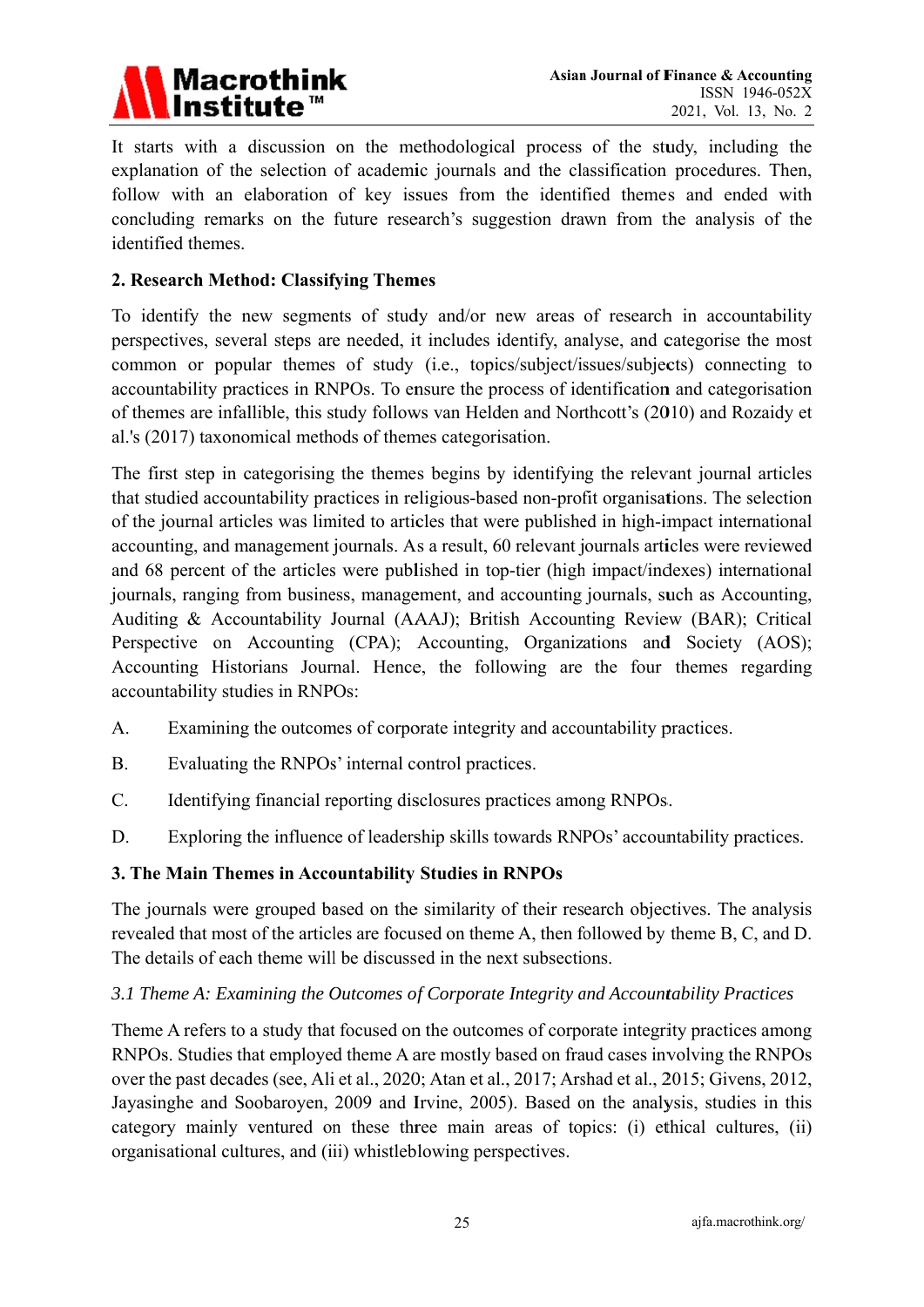# Macrothink<br>Institute™

Studies in ethical culture (i) dispensed empirical supports to back up the premise that individual's religiosity ideal such as donating, volunteering, and helping others are beneficial in promoting prosocial behaviour or voluntary action at both institutional levels-i.e., individual, and organisational level (see, Chuto et al., 2020; Septianto et al., 2020; Jamal et al., 2019; Jayasinghe and Soobaroven, 2009; Irvine, 2005; Grimalda and Sacconi, 2005). At the individual level, for instance, Jamal et. al. (2019) study revealed that Islamic beliefs and values, and altruistic attitudes motivate Muslim members in Islamic NGOs to involve in charity activities irrespective of religious background with peace and harmony as the focal points in mind. Meanwhile, at organisational level, Jayasinghe and Soobaroven (2009) found that the accountability practices implementation is perceived by people as being ceremonial rituals aimed to strengthen the temple's righteous and prudent image to the religious society. In general, the previous study indicates that the ethical culture is the most important feature in the relationship between accountability and corporate integrity (Atan et al., 2007).

For organisational cultures (ii), a study in this category mainly discussed the influence of organisational cultures toward RNPOs' corporate integrity practices. Moreover, studies show that organisational culture is highly influenced by the RNPOs' effort in providing transparency in corporate practices, which is often practiced by the RNPOs with the underlying objective to maintain a good organisational image or strong work ethic (see, Slatten et al., 2020; Fang et al., 2019; Atan et al., 2017; Senses-Ozyurt, 2015; Givens, 2012). For example, Atan et al. (2017) revealed that organisation with the same values and beliefs will motivate employees to have better organisational performance, as well as a beneficial trait in attracting new volunteers.

Whistleblowing perspectives (iii) are the third common topic of study in corporate integrity and accountability practices among RNPOs. Studies in this context mainly focused on the urgency for RNPOs to adopt whistleblowing practices to enhance their integrity and to increase public confidence. Having sound whistleblowing practices will provide a diagnostic signal for fraudulent behaviours detection, and at the same time projecting a positive integrity image, which consequently increased the RNPOs' chances of acquiring more donations from existing and potential stakeholders (Ali et al., 2020). For instance, a study from Arshad et al. (2015) discussed the characteristics of whistleblowing that should be implemented by RNPOS in detecting inherent fraudulence behaviours and helping the RNPOs to minimize the negative impacts on the organization's survival.

### 3.2 Theme B: Evaluating the RNPO's Internal Control Practices

RNPOs are never shy from fraudulent cases, especially among small and medium RNPOs with poor internal control systems (Zainon et al., 2014; Arshad et al., 2015; Kamaruddin and Ramli, 2017; Atan et al., 2017). Contextually, most of the studies in this category are often emanated from Christian-based organisations (see, Tanui et al. 2016; Cornell et al. 2013; Ventura and Daniel, 2010; Budde, 2008; and Elson et al., 2007). Coverage on Christian-based NGOs' fraudulent cases is not a strange phenomenon, since there are many cases of sexual abuse scandals involving Catholic churches, and on top of that, some of those churches were also accused of embezzlement of funds and illegal leasing of church's properties (Tanui et al., 2016; Cornell et al., 2013; Budde, 2008; Bowrin, 2004).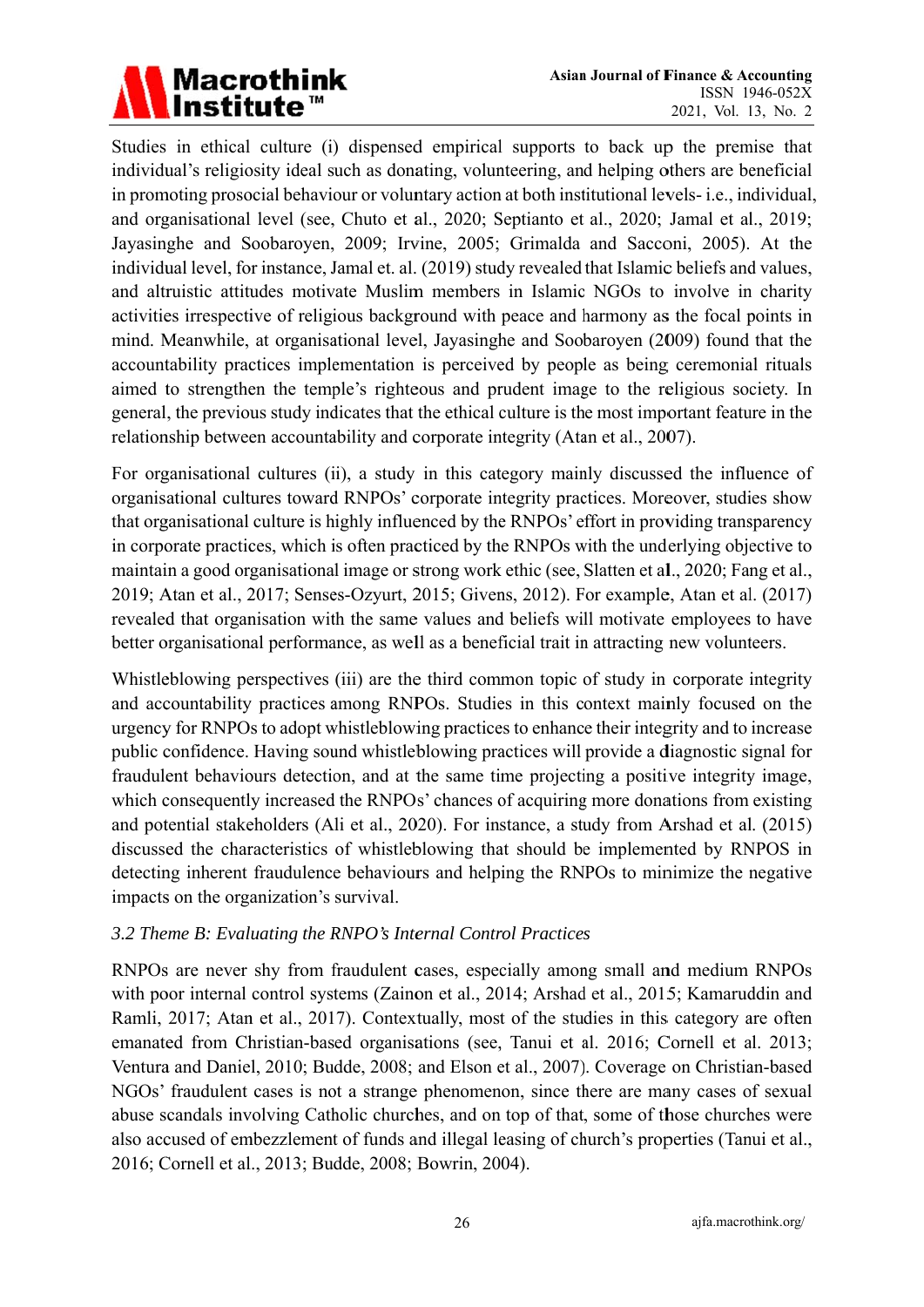

In addition, other studies in this category, such as Daff and Parker, 2020; Kamaruddin and Ramli, 2017; Tanui et al., 2016; Cornell et al, 2013; Saat et al., 2013; Budde, 2008; Elson et al., 2007 discussed the advantages of having effective internal controls practices and the importance of measuring RNPOs' performances through implementing performance measurement systems in the organisations (Gresakova, 2020; Moura et al., 2018; Sani et al., 2017; Arvidson and Lyon, 2014). However, studies that examined RNPOs' internal control practices in other main religions (such as Islam, Buddhism, Hinduism, etc.) are relatively scarce (Said et al., 2013; Lightbody, 2000; Elson et al., 2007; Bowrin, 2004). Thus, more studies are needed in this context (Kamaruddin and Ramli, 2017; Sani et al., 2017).

### 3.3 Theme C: Identifying Financial Reporting Disclosure Practices among RNPOs

Recently, more researchers have ventured into this category of study. This new trend has been motivated by numerous reported fraudulent cases involving RNPOs. Studies have revealed that lack of accountability practices, such as effective financial procedures, proper auditing systems, and good governance models have tarnished the RNPOs' reputation and consequently, more stakeholders are starting to question the RNPOs' ability in managing their resources (Sapingi et al., 2020; Paiva and Carvalho, 2018; Roslan et al., 2017; Zainon et al., 2014). Besides that, studies in this category also elaborate the advantage of having a high level of financial reporting disclosures in enticing more financial supports from RNPOs' stakeholders (Basri et al., 2016; Paiva and Carvalho, 2018; Ramli et al., 2018; Yasmin and Haniffa, 2015).

However, previous literature revealed that RNPOs are often being imposed or subjected to less stringent reporting requirements. This unfavourable rule affects the quality of reported information by the RNPOs since they are less pressured to provide transparent financial information (Roslan et al., 2017; Arshad et al., 2013). This situation happens because of inconsistent standards and guidelines in preparing financial reports for non-profit organisations (Sapingi et al., 2020, Roslan et al., 2017). As a result, RNPOs are often disclosing more administrative information rather than financial achievements. Although many studies have examined disclosure practices in various organizations, studies on financial guidelines and disclosures among RNPOs have been neglected (Yasmin et al., 2014). Thus, some authors suggest that more studies are needed, especially in examining financial reporting guidelines among RNPOs (Sapingi et al., 2020; Roslan et al., 2017; Yasmin and Haniffa, 2015; Yasmin et al., 2014; Radzi and Noor, 2012).

# 3.4 Theme D: Exploring the Influence of Leadership Skills Towards RNPOs' Accountability Practices

The fourth theme is a study focused on the exploration of the effects of leadership skills on RNPOs' accountability practices. Study in the area is the least favourite theme in accountability studies among RNPOs (see Phipps et al., 2010; McMurray et al., 2009; Lightbody, 2000; Bartunek, 1984). Hence, studies on leadership in RNPOs gives a contextual and theoretical glimpse on the embedded motivations and challenges faced by the RNPOs, depending on their location, size, culture, and organisational and institutional structures (Ortiz-Gomez et al., 2020; Phipps et al., 2010; Geer et al., 2016; Arshad et al., 2018).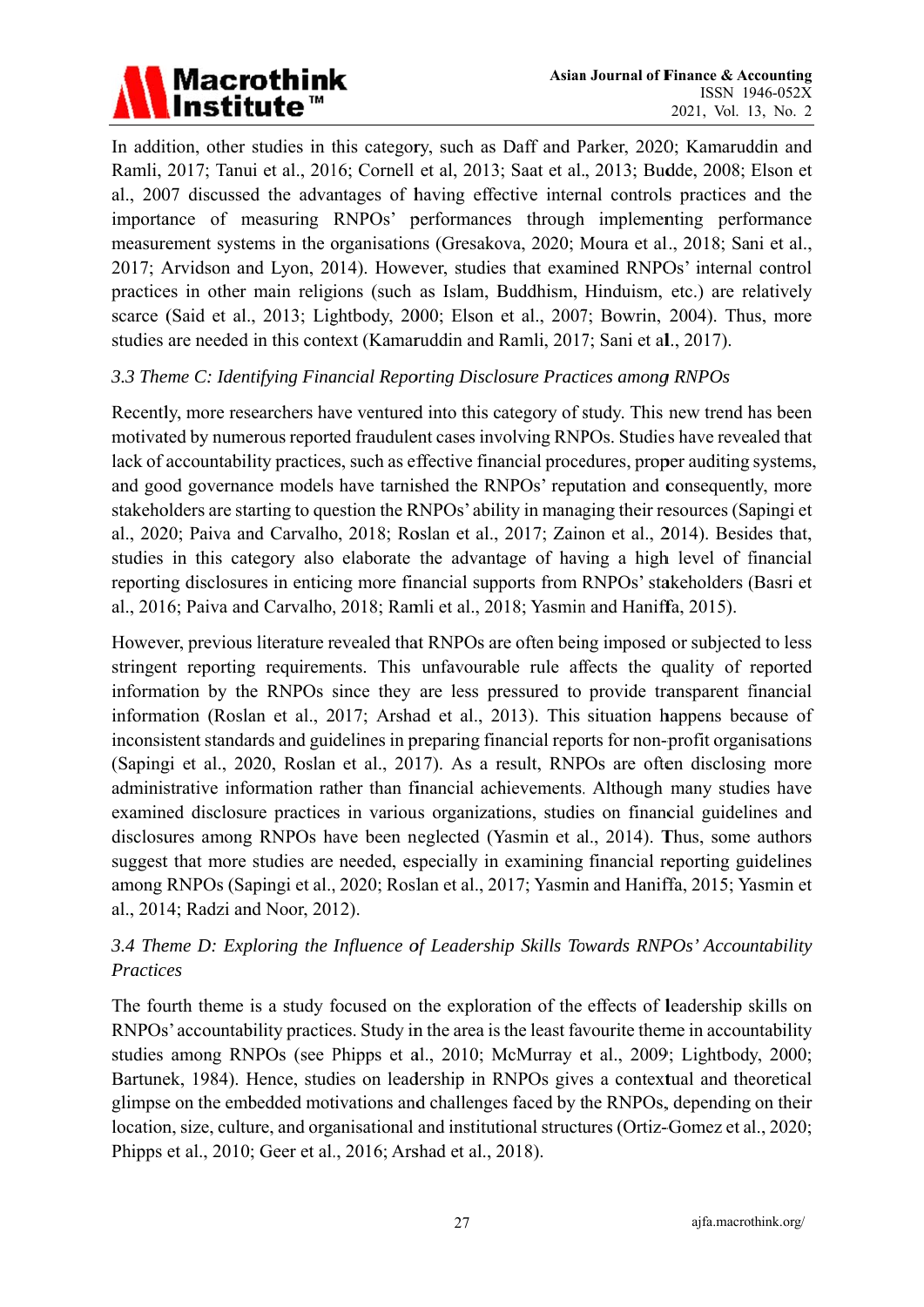# Macrothink<br>Institute™

the service of their teams, (ii) the mission, and (iii) act with justice (Ortiz-Gomez et al., 2020). The embeddedness of leaders' moral values positively affects organisational accountability, since leader plays a central role in promoting accountability values to its members (Geer et al., 2016; Sharip et al., 2019). For example, Atan et al. (2017), found that leadership indirectly influenced an organisation's accountability through the roles of leaders in encouraging accountability practices in the organisations. Moreover, other studies examined external qualities of good leadership such as communication skill capabilities in motivating their members to achieve organisational objectives (Mohd Sharip et al., 2019; Arshad et al., 2018; McMurray et al., 2010; Arshad et al., 2018; Ortiz-Gomez et al., 2020; Yaghi, 2008). Hence, the lack of studies in this category might be due to the nature of the study of this category that heavily relies on perception models rather than employing empirical case studies method that caused a lack of demands from academic readers for more studies to be done in this category.

## **4. Conclusion Remarks**

Our taxonomical analysis shows that most of the literature on accountability studies in religious-based NGOs is mainly derived from Christian-based institutions, while there is still a lack of studies done from the perspective of other major religions including Islam, Buddhism, and Hindu. More studies in other religions are needed because accountability issues not only occur in Christian-based NGOs but also occurred in other religions. For instance, Sani et al. (2016) expressed the need to conduct more empirical research on Islamic-based NGOs since there is an uptrend in fraudulent cases involving Islamic-based non-profit organisations, which posed an extreme concern among Muslims towards the ability of Islamic-based NGOs to perform their due diligent in managing donations accountably. Thus, more research in this context provides a greater opportunity to explore RNPOs' accountability practices in different types of religions.

Moreover, despite the increasing studies on accountability practices among RNPOs in developed countries, there has been little study on the RNPOs in developing countries. This is because many developing countries have been associated with less stringent statutory requirements and low legal framework uniformity for good governance practices for their RNPOs to be followed (Paiva and Carvalho 2018; Ramli et al., 2018; Basri et al., 2016). For example, in Malaysia, studies showed a low compliance level of transparency due to the inconsistency in financial disclosure requirements for RNPOs (Sapingi et al., 2020; Yusop et al., 2020; Zainon and Wah, 2014; Arshad et al., 2013).

Besides that, for the future, comparative case studies between different types of non-profit organisations (i.e., religious, and non-religious-based NGOs) are highly needed to provide a valuable understanding of the interplay issues between various types of non-profit organisations. More studies concerning the implementation of accountability practices in RNPOs are crucial to ensure more information about the transparency and efficiency in financial management can be scrutinised by both parties, the authorities, and the public (Arshad et al., 2013).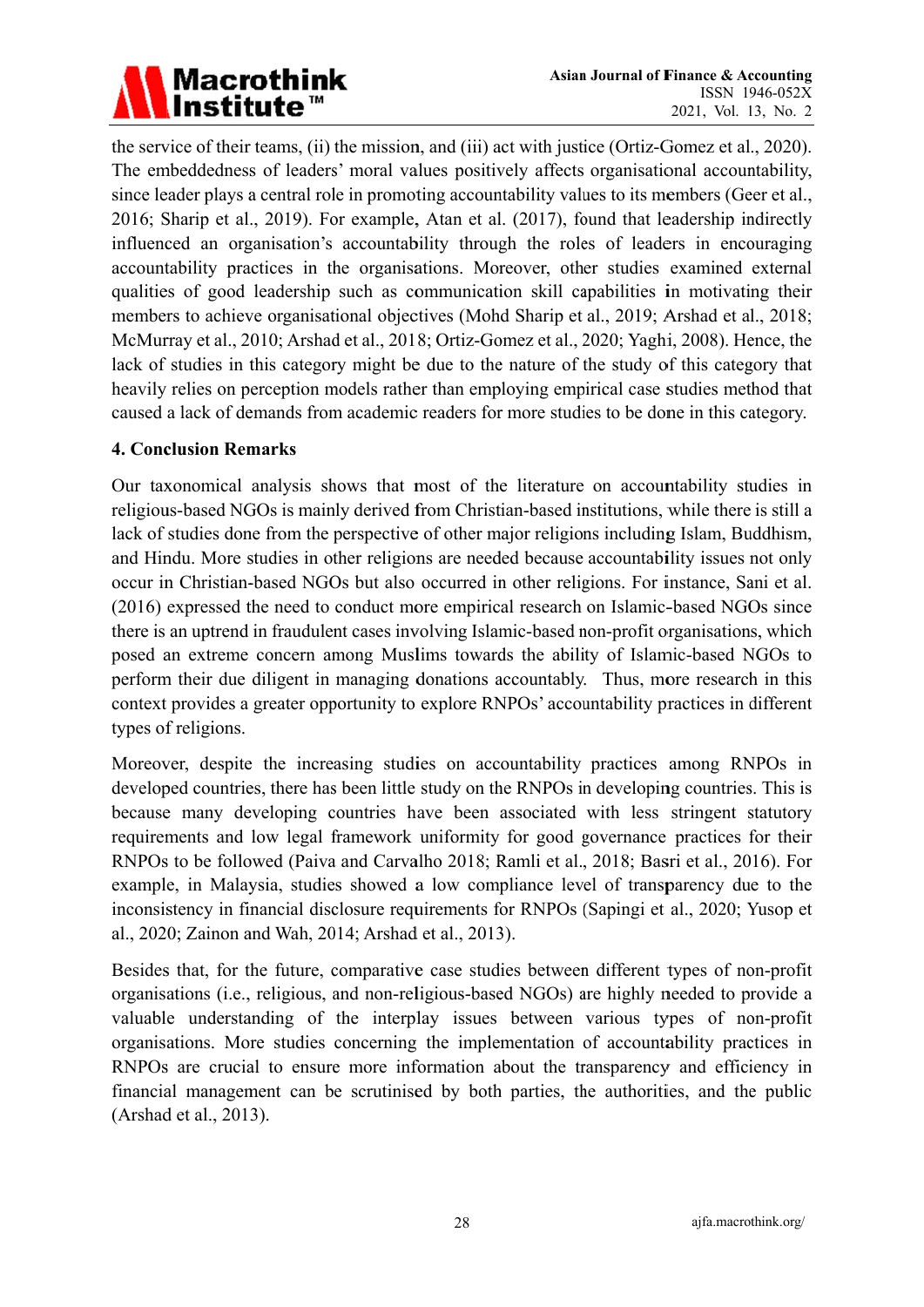

## **Acknowledgments**

The authors acknowledge the financial support from the Ministry of Higher Education of Malaysia under the FRGS fund (FRGS/1/2018/SS01/UMS/03/1) 'Developing Financial Integrity Assessment Model for Religious Nonprofit Organisations in Malaysia'. The authors also like to extend our thanks to all the organisations and its members for their willingness and participation in this study.

### **References**

Ali, Z., Abdul-Kader, S. Z. S. & Mohamad, N. A. (2020). Analysing the Need to Regulate Non-profit Foundations under the Trustees (Incorporation) Act 1952: Towards Transparency and Good Governance, *International Journal of Business and Society*, 21(1), 165-176.

Arshad, R., Razali, W. A. A. W. M. & Bakar, N. A. (2015). Catch the "Warning Signals": The Fight against Fraud and Abuse in Non-Profit Organisations. Procedia Economics and Finance, 28, 114-120. https://doi.org/10.1016/S2212-5671(15)01089-8

Arshad, R., Abu Bakar, N., Sakri, F. H. & Omar, N. (2013). Organizational Characteristics and Disclosure Practices of Non-profit Organizations in Malaysia, Asian Social Science, 9(1), 209-217. https://doi.org/10.5539/ass.y9n1p209

Arvidson, M., and Lyon, F. (2014). Social Impact Measurement and Non-profit Organizations: Compliance, Resistance, and Promotion. VOLUNTAS: International Journal of Voluntary and Nonprofit Organizations, 25(4), 869-886. https://doi.org/10.1007/s11266-013-9373-6

Bartunek, J. M. (1984). Changing Interpretive Schemes and Organizational Restructuring: The Example of a Religious Order. Administrative Science Quarterly, 29(3), 357-372. https://doi.org/10.2307/2393029

Basri, H., Siti-Nabiha, A. K. & Abd-Majid, M. S. (2016). Accounting and Accountability in Religious Organizations: A Islamic Contemporary Scholars' Perspective. Gadjah Mada International Journal of Business, 18(2), 207-230.https://doi.org/10.22146/gamaijb.12574

Bowrin, A. R. (2004). Internal Control in Trinidad and Tobago Religious Organizations. **Auditing**  $\&$ Accountability Journal, Accounting,  $17(1),$  $21 - 152.$ https://doi.org/10.1108/09513570410525238

Budde, M. L. (2008). The Rational Shepherd: Corporate Practices and The Church. Studies in Christian Ethics, 21(1), 96-116. https://doi.org/10.1177/0953946808089729

Chuto, P., Iwu, C. G and Tengeh, R. K. (2020). Non-Profit Organisations and Socio-Economic Development in South Africa: A literature Analysis. Humanities & Social Sciences Reviews, 8(20), 589-600. https://doi.org/10.18510/hssr.2020.8267

Cornell, R. M., Johnson, C. B., & Schwartz, W. C. (2013). Influence of Leadership Positions on Internal Controls and Reported Fraud in Religious Organizations. Journal of Forensic & *Investigative Accounting, 5(1), 85-115.* 

Edwards, M. & Hulme, D. (1996). Too Close for Comfort? The Impact of Official Aid on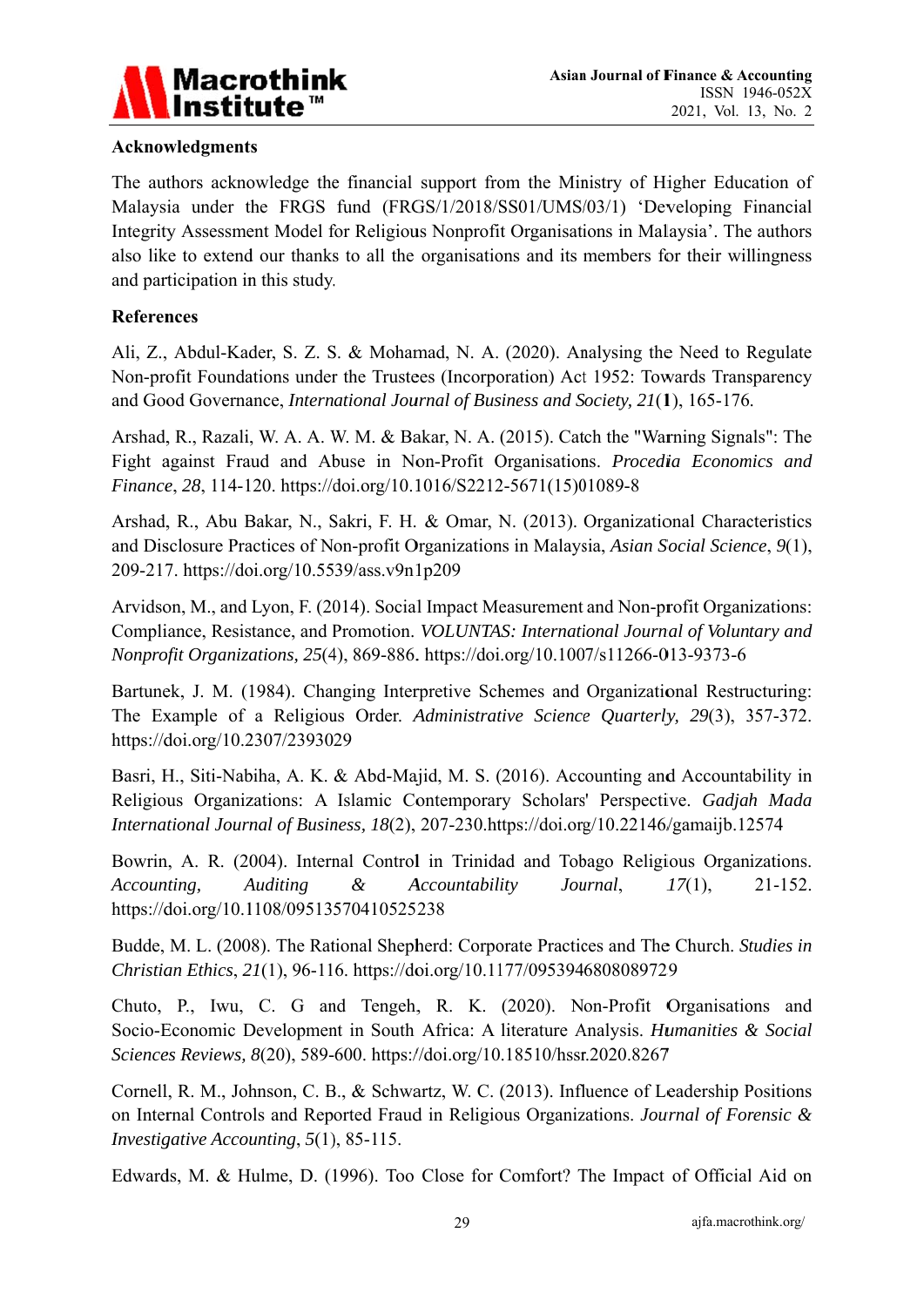

Nongovernmental Organizations. World Development,  $24(6)$ , 961-973. https://doi.org/10.1016/0305-750X(96)00019-8

Elson, R. J., O'Callaghan, S. & Walker, J. P. (2007). Corporate Governance in Religious Organizations: A Study of Current Practices in the Local Church. Academy of Accounting and Financial Studies Journal, 11, 97-107.

Fang, Q., Fisher, K. R., & Li, B. (2019). Follower or Challenger? How Chinese Non-governmental Organizations Manage Accountability Requirements from Funders. International Society Third-Sector Research, http://doi.org/10.1007/s11266-019-00184-7

Geer, B. W., Maher, J. K. & Cole, M.T. (2008). Managing Nonprofit Organizations: The Importance of Transformational Leadership and Commitment to Operating Standards for Nonprofit Accountability. Public Performance & Management Review, 32(1), 51-75. https://doi.org/10.2753/PMR1530-9576320103

Givens, R. J. (2012). The Study of the Relationship Between Organizational Culture and Organizational Performance in Non-Profit Religious Organizations. International Journal of Organization **Theory**  $\alpha$ **Behavior**,  $15(2)$ , 239-263. https://doi.org/10.1108/IJOTB-15-02-2012-B004

Gresakova, E. (2020). The Impact of Time Management on Finance if Slovak Non-Profit Organizations. 55th International Scientific Conference on Economic and Social Development.

Grimada, G. & Sacconi, L. (2005). The Constitution of the Not-For-Profit Organisation: Receprocal Conformity to Morality. Constitutional Political Economy, 16(3), 249-279. https://doi.org/10.1007/s10602-005-2833-2

Haniffa, R. and Hudaib, A. (2011). Important of Religiosity Dimension in Strategic Management Accounting for TFIs, Journal of Islamic Accounting and Business Research.

Irvine, H. (2005). Balancing Money and Mission in a Local Church Budget, Accounting,  $\mathcal{\&}$ **Auditing** Accountability Journal,  $18(2)$ , 211-237. https://doi.org/10.1108/09513570510588733

Jamal A., Yaccob A., Bartikowski B. & Slater S. (2019). Motivations to Donate: Exploring the Role of Religiousness in Charitable Donations. Journal of Business Research, 103, 319-327. https://doi.org/10.1016/j.jbusres.2019.01.064

Javasinghe, K., & Soobaroven, T. (2009). Religious "Spirit" and "Peoples' Perceptions of Accountability in Hindu and Buddhist Religious Organizations. Accounting, Auditing & Accountability Journal, 22(7), 997-1028. https://doi.org/10.1108/09513570910987358

Kamaruddin, M. I. H. & Ramli, N. M. (2017). A Case Study of Internal Control Practices in Islamic Non-Profit Organizations in Malaysia. Asian Journal of Accounting and Governance, 8, 13-25. https://doi.org/10.17576/AJAG-2017-08-02

Lightbody, M. (2000). Storing and Shielding: Financial Management Behaviour in a Church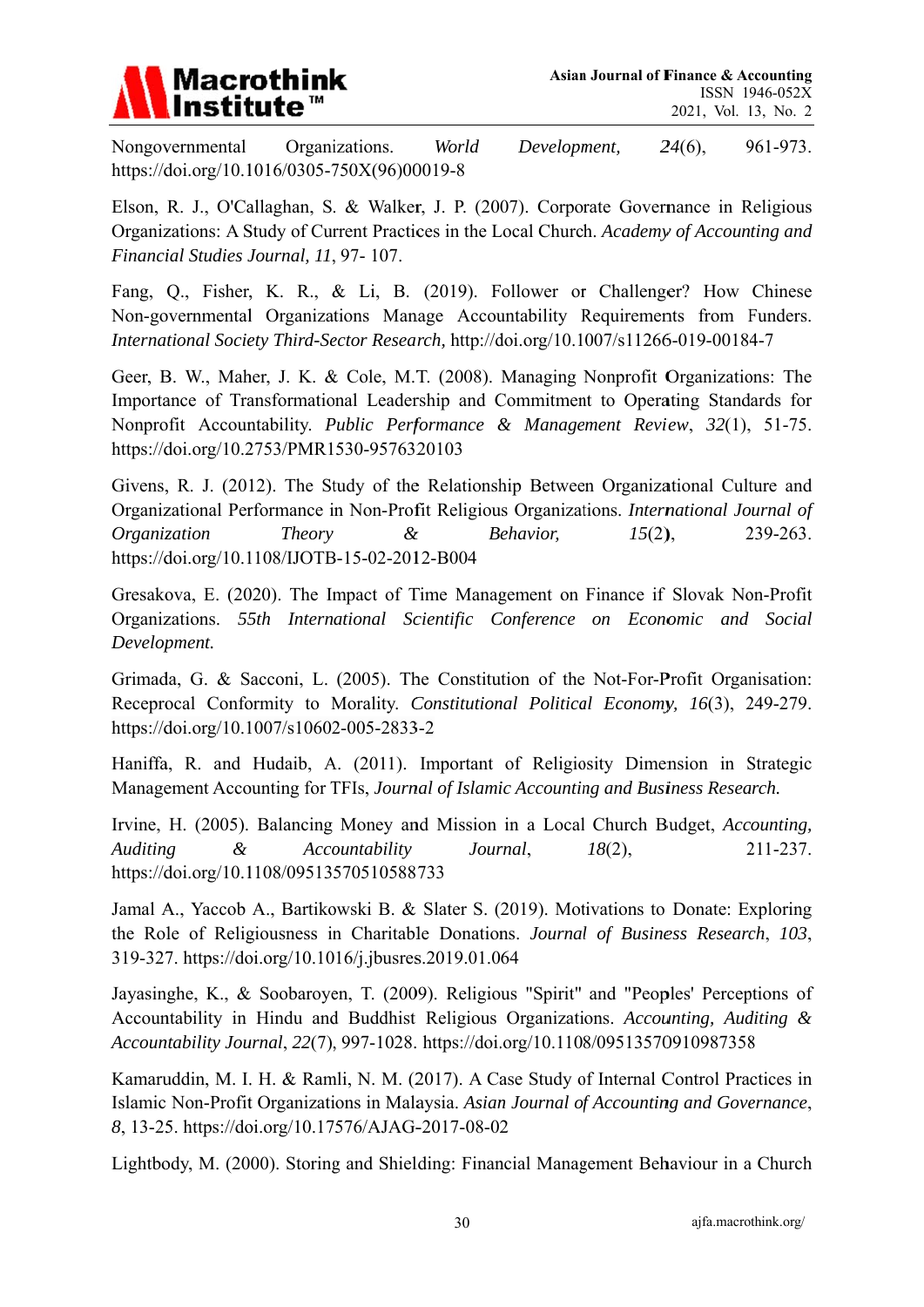# **Macrothink**

Organization. Accounting,  $\alpha$ Accountability Journal,  $13(2)$ , 156-174. Auditing, https://doi.org/10.1108/09513570010323245

McMurray, A.J., Pirola-Merlo, A., Sarros, J.C. & Islam, M.M. (2010). Leadership, climate, Psychological Capital, Commitment, and Wellbeing in Non-Profit Organization. Leadership  $\mathcal{L}$ *Organization* Development Journal.  $31(5)$ , 436-457. https://doi.org/10.1108/01437731011056452

Moura, L. F., de Lima, E. P., Deschamps, F., Van Aken, E., da Costa, S. E., Treinta, F. T. and Prado Cestari, J. M. (2019), Designing Performance Measurement Systems in Nonprofit and Public Administration Organization. International Journal of Productivity and Performance, 68(8), 1373-1410. https://doi.org/10.1108/IJPPM-06-2018-0236

Ortiz-Gomez, M., Molina-Sanchez, H., & Ariza-Montes. (2020). Development and Validation of a Spanish Short Servant Leadership Survey among Spanish Workers in Religious Non-Profit Organizations. Sustainability, 12, 3766.

Paiva, I., & Carvalho, L. (2018). Accounting and Management Practices in the Third Sector  $in$ Angola. Economics and Sociology,  $II(3)$ , 28-42. https://doi.org/10.14254/2071-789X.2018/11-3/2

Phipps, K. A. & Burbach, M. E., (2010). Strategic Leadership in the Nonprofit Sector: Opportunities for Research. Journal of Behavioral and Applied Management, 11(2), 137-155.

Radzi, S. H. M. & Noor, R. M. (2012). Tax Reporting for Non-Profit Organizations (NPOs) in Malaysia. 2012 IEEE Symposium on Business, Engineering and Industrial Applications, Bandung, 62-67. https://doi.org/10.1109/ISBEIA.2012.6422965

Ramli, N. M., MdAli, N. S. A., & Muhammed, N. A. (2018). Integrated Reporting Based on Maqasid Al-Shariah: A proposed Framework for Islamic Non-Profit Organzations. Advance  $in$ Economics, **Business** and Management Research, 57,  $63 - 73.$ https://doi.org/10.2991/piceeba-18.2018.80

Roberts, J. & Scapens R. (1985). Accounting Systems and Systems of Accountability  $-$ Understanding Accounting Practices in their Organisational Contexts, Accounting. Organizations and Society, 10(4), 443-456.https://doi.org/10.1016/0361-3682(85)90005-4.

Roslan, N., Arshad, R., & Pauzi, N. F. M. (2017). Accountability and Governance Reporting by Non-Profit Organizations, **SHS** Web  $\sigma f$ Conferences, 36, 00041. https://doi.org/10.1051/shsconf/20173600041

Saat, N. F., Mohamed, I. S., Zakaria, N. B. & Omar, N. (2013). Factors Determining Level of Internal Controls Implementation Among Non Profit Organizations in Malaysia. Advance in Natural and Applied Science, 7(5), 425-434.

Said, J., Mohamed, A. Mohd-Sanusi, Z. & Syed-Yusuf, S. N. (2013). Financial Management Practices in Religious Organizations: An Empirical Evidence of Mosque in Malaysia. International Business Research, 6(7), 111-119. https://doi.org/10.5539/ibr.v6n7p111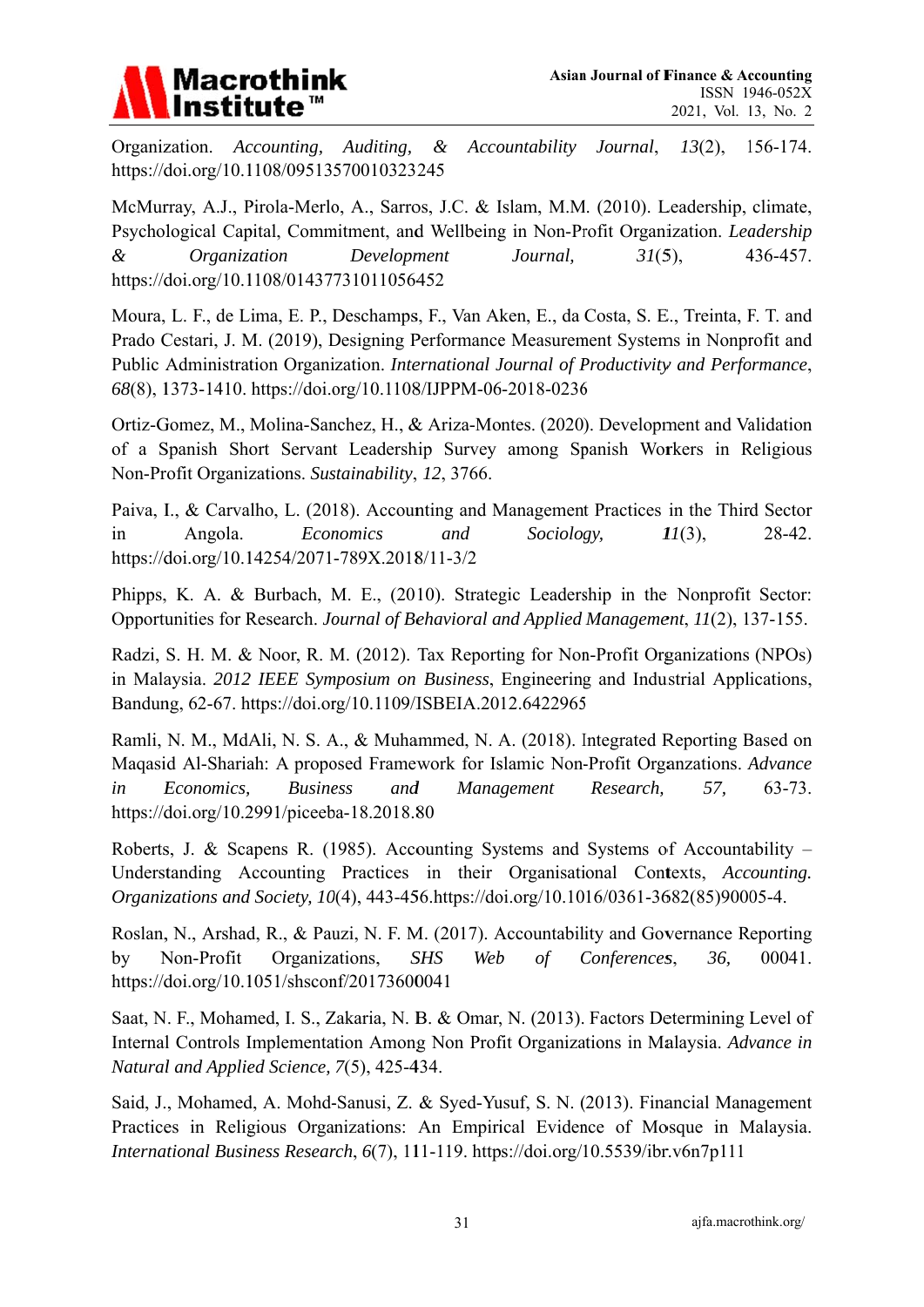

Sani, A., Saidin, A., Bustaman S., Adanan A. & Abd Samad K. (2017). Formulating a Performance Measurement System using Balanced Score Card in Islamic Philanthropy Institutions. SHS Web of Conferences, 36. https://doi.org/10.1051/shsconf/20173600023

Sapingi R., Nelson, S. P. & Obid, S. N. S. (2020). Disclosure Practices and Efforts towards Proposing I-ZKDI: A Case of Malaysian Religious Non-Profit Organisation. International Jourrnal  $\sigma f$ Psychological Rehabilitation,  $24(4)$ , 4712-4728. https://doi.org/10.37200/IJPR/V24I4/PR201571

Septianto, F., Tiiptono, F., Paramita, W. & Chiew, T. M. (2020) The Interactive Effects of Religiosity and Recognition in Increasing Donation. European Journal of Marketing, 0309-0566. https://doi.org/10.1108/EJM-04-2019-0326

Sharip, S. M., Awang, M & Ismail, R. (2019). onceptualizing the Impact of Leader-member Exchange in Non-Profit and Religious Organisations: The Case of Waqf Institutions in Malaysia. Journal of Emerging Economics & Islamic Research,  $7(3)$ , 71-85. https://doi.org/10.24191/jeeir.v7i3.6197

Slatten, L. A., Bendickson, J. S., Diamond, M. & McDowell, W. C. (2020), Staffing of Small Nonprofit Organizations: A Model for Retaining. https://doi.org/10.1016/j.jik.2020.10.003

Senses-Ozyurt, S. (2015). Political Institutional Environment and Management Culture as Determinants of Nongovernmental/ Nonprofit organizations' Performance. International Journal  $\sigma f$ Organization Theory and Behavior,  $I8(3)$ , 269-303. https://doi.org/10.1108/IJOTB-18-03-2015-B001

Tanui, P. J., Omare, D. & Bitange, J. B. (2016). Internal Control System for Financial Management in the Church: A Case of Protestant Churches in Eldoret Municipality, Kenya. European Journal of Accounting, Auditing and Finance Research, 4(6), 29-46.

Ventura M. & Daniel S. J. (2010). Opportunities for Fraud and Embezzlement in Religious Organizations: An Exploratory Study. Journal of Forensic & Investigative Accounting, 2(1), 1-35.

Yaghi, A. (2008). Leadership Values Influencing Decision-Making: An Examination of Nine Islamic, Hindu and Christian Nonprofit Institutions in the US, South Asian Journal of Management, 15, 24.

Yasmin, S. & Haniffa, R. (2015). Accountability and Narrative Disclosure by Muslim Charity Organisations in the UK. Journal of Islamic Accounting and Business Research, 8(1), 70-86. https://doi.org/10.1108/JIABR-06-2015-0024

Yasmin, S., Haniffa, R., & Hudaib, M. (2014), Communicated Accountability by Faith-Based Organisations. Journal **Business** Ethics. 122.  $103 - 123$ . Charity https://doi.org/10.1007/s10551-013-1759-2

Yusop, R., Mahmud, R., Sabli, N. Awang, N. F. A. & Ghazali, N. (2020). Sources of Funding for Private Tahfiz Institutions in Kuala Selangor. International Journal of Innovation, Creativity and Change, 10(12), 21-35.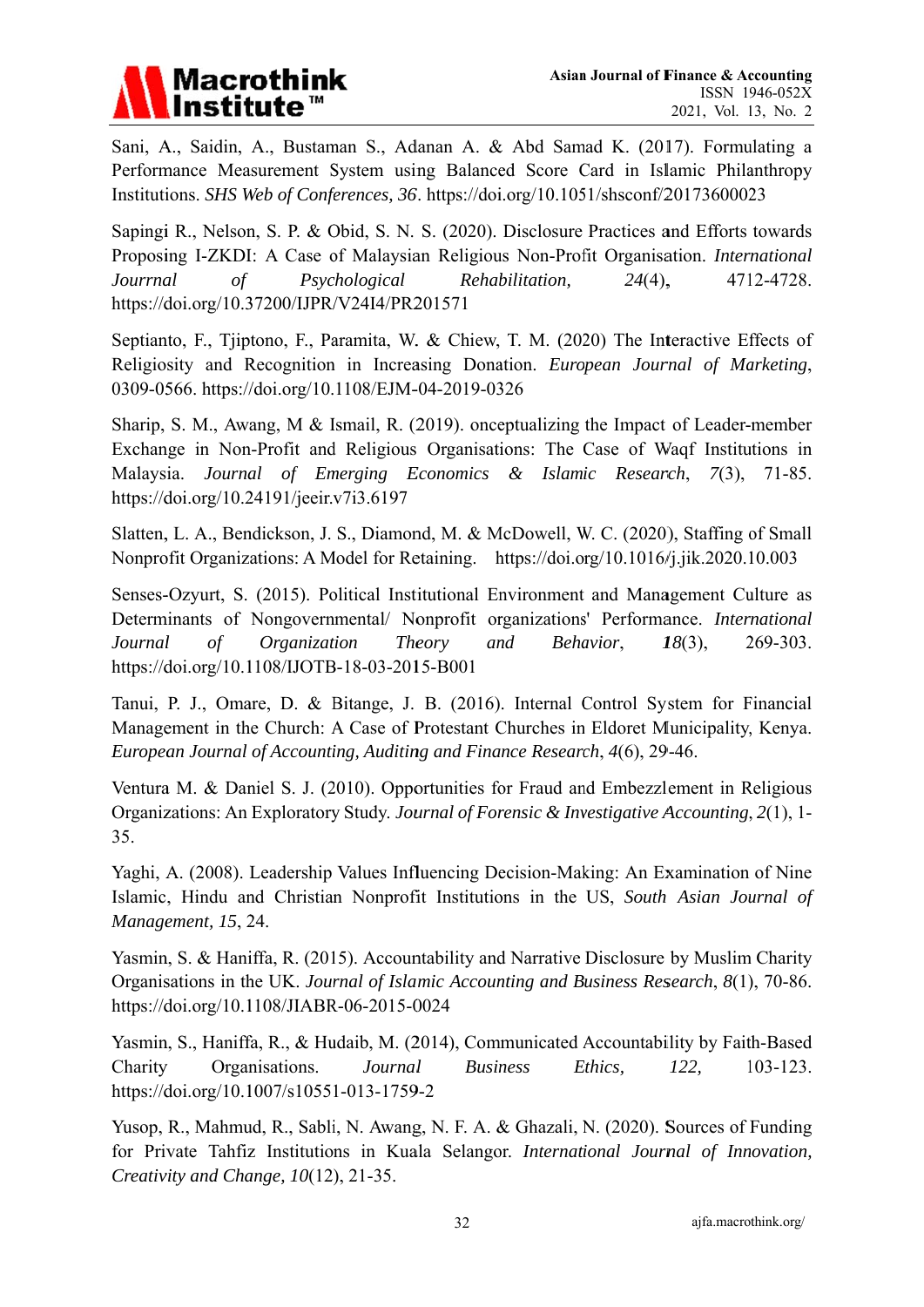

Zainon S., Atan R., Wah Y. B., Ahmad A., Othman M. A., & Sau'dah N. (2014) An Integrated Ritual Effectiveness Accountability Reporting System (*i-REARS*) FOR Non-Profit Organizations. International Business Research, 7(5), 156-165.

# **Main References for Taxonomy Methodology**

Helden, G. J. V., & Northcott, D. (2010). Examining the Practical Relevance of Public Sector Management Accounting Research. Financial Accountability & Management, 26(2), 213-241. https://doi.org/10.1111/j.1468-0408.2010.00499.x

Rozaidy, M., Siti-Nabiha, A. K., Rasid, M. & Raman, N. (2017). Accrual Accounting in Public Sectors: Possible Contextual and Application Gaps for Future Research Agenda. Asian Journal of Finance & Accounting, 9(1), 245-260. https://doi.org/10.5296/ajfa.v9i1.10968

## **Appendix A**

## Classification included in this review and their classification

Criterion – research objective:

- $A<sub>1</sub>$ Examining the outcomes of corporate integrity and accountability practices.
- $B<sub>r</sub>$ Evaluating the RNPOs' internal control practices.
- $C_{\cdot}$ Identifying financial reporting disclosures practices among RNPOs.
- D. Exploring the influence of leadership skills towards RNPOs' accountability practices.

### Table 1. Classification of Paper According to Research Objective

| N <sub>O</sub> | <b>Authors and Title</b>                                | $\mathbf{A}$ | B | C | D |
|----------------|---------------------------------------------------------|--------------|---|---|---|
| 1              | Abdullah Sani A., Saidin A., Bustaman K. S., Adanan S.  |              |   |   |   |
|                | A. & Abd Samad K. (2017), Formulating a Performance     |              |   |   |   |
|                | Measurement System Using Balanced Score Card in         |              |   |   |   |
|                | Islamic Philanthropy Institutions                       |              |   |   |   |
| $\overline{2}$ | Ali Z., Abdul-Kader S. Z. S. & Mohamad N. A. (2020)     |              |   |   |   |
|                | Analysing the Need to Regulate Non-profit Foundations   |              |   |   |   |
|                | under the Trustees (Incorporation) Act 1952: Towards    |              |   |   |   |
|                | Transparency and Good Governance                        |              |   |   |   |
| $\overline{3}$ | Alshammari A. A., Rasli A., Alnajem M & Arshad A. S.    |              |   |   |   |
|                | (2014). An Exploratory Study on the Relationship        |              |   |   |   |
|                | between Organizational Innovation and Performance of    |              |   |   |   |
|                | Non-Profit Organizations in Saudi Arabia.               |              |   |   |   |
| $\overline{4}$ | Arshad R., Abu Bakar N., Sakri F. H. & Omar N. (2013).  |              |   |   |   |
|                | Organizational Characteristics and Disclosure Practices |              |   |   |   |
|                | of Non-profit Organizations in Malaysia                 |              |   |   |   |
| 5              | Arshad R., Mahamud M. M., Rahmat N. E. & Nair R.        |              |   |   |   |
|                | (2018), Desired Board Capabilities for Good Governance  |              |   |   |   |
|                | in Non-Profit Organizations                             |              |   |   |   |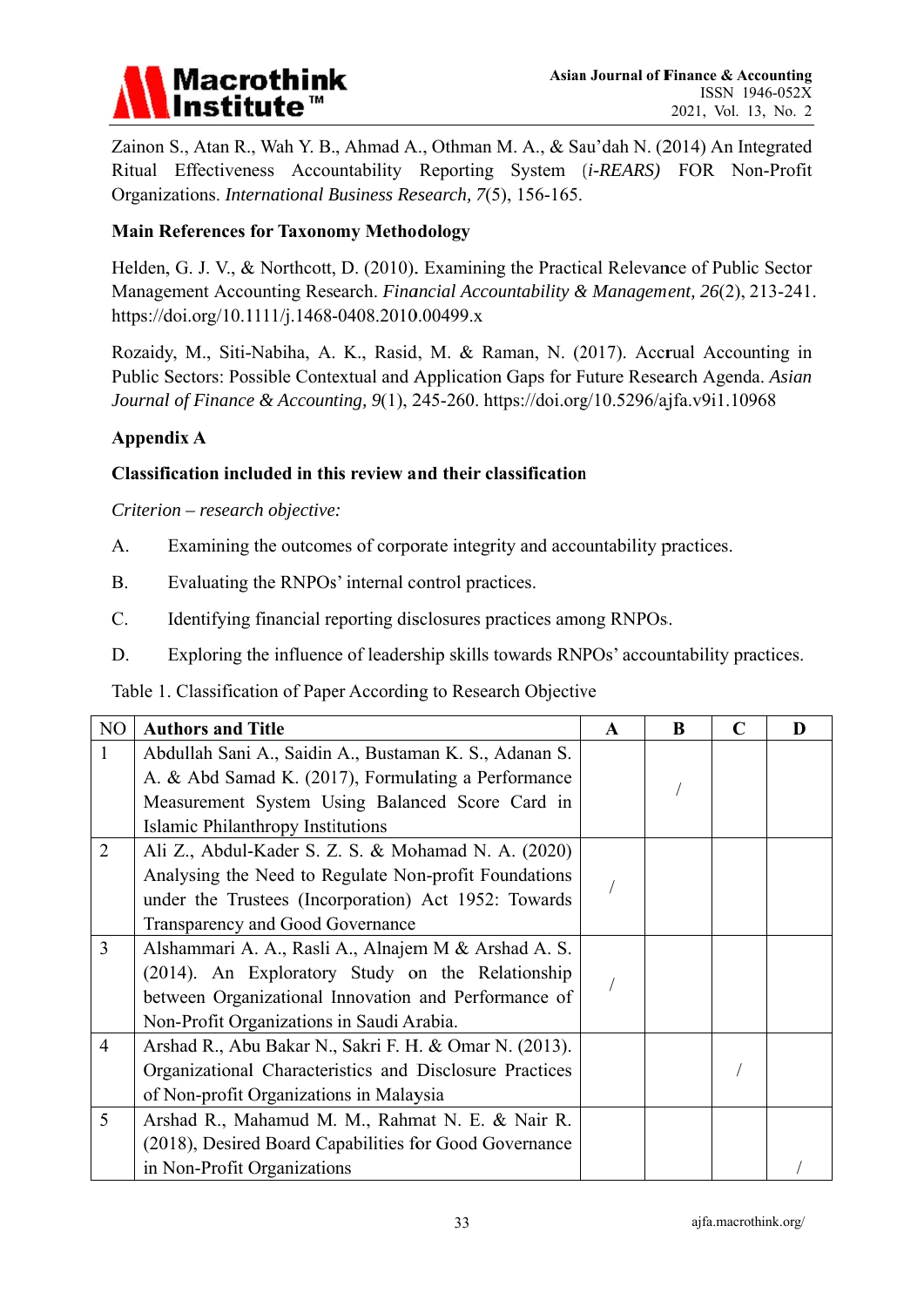

| 6      | Arshad R., Razali W. A. A. W. M. & Bakar N. A. 2015.     |                |  |  |
|--------|----------------------------------------------------------|----------------|--|--|
|        | Catch the "Warning Signals": The Fight against Fraud     |                |  |  |
|        | and Abuse in Non-Profit Organisations.                   |                |  |  |
| $\tau$ | Arvidson M., and Lyon F. (2014) Social Impact            |                |  |  |
|        | Organizations:<br>Measurement<br>and<br>Non-profit       |                |  |  |
|        | Compliance, Resistance, and Promotion.                   |                |  |  |
| 8      | Atan R., Alam M. M & Said J. 2017. Practices of          |                |  |  |
|        | Corporate Integrity and Accountability of Non-Profit     | /              |  |  |
|        | Organizations in Malaysia.                               |                |  |  |
| 9      | Bartunek J. M. (1984). Changing Interpretive Schemes     |                |  |  |
|        | and Organizational Restructuring: The Example of a       |                |  |  |
|        | Religious Order                                          |                |  |  |
| 10     | Basri H., Siti-Nabiha A. K. & Abd-Majid M. S. (2016),    |                |  |  |
|        | Accounting<br>and<br>Accountability<br>in<br>Religious   |                |  |  |
|        | Organizations: A Islamic Contemporary<br>Scholars'       |                |  |  |
|        | Perspective                                              |                |  |  |
| 11     | Bowrin A. R. (2004), Internal Control in Trinidad and    |                |  |  |
|        | Tobago Religious Organizations                           |                |  |  |
| 12     | Budde M. L. (2008), The Rational Shepherd: Corporate     |                |  |  |
|        | Practices and The Church.                                |                |  |  |
| 13     | L.M., Valero-Matas<br>Cerda-Suarez<br>$J_{\cdot}$<br>A., |                |  |  |
|        | Jaramillo-Cardona M. C. & Ramirez M. R. (2020)           |                |  |  |
|        | Managing Cross-Border Conflicts Through Volunteer        |                |  |  |
|        | Commitment: A Religious and Non-profit Organizations     |                |  |  |
|        | in the San Diego-Tijuana Area                            |                |  |  |
| 14     | Chuto P., Iwu C. G amd Tengeh R. K. (2020) Non-Profit    |                |  |  |
|        | Organisations and Socio-Economic Development in          |                |  |  |
|        | South Africa: A literature Analysis                      |                |  |  |
| 15     | Conaty F. & Robbins G. (2018). A stakeholder             |                |  |  |
|        | Salience Perspective on Performance and Management       | /              |  |  |
|        | Control Systems in Non-Profit Organisations.             |                |  |  |
| 16     | Cornell R. M., Johnson C. B., & Schwartz W. C. (2013).   |                |  |  |
|        | Influence of Leadership Positions on Internal Controls   |                |  |  |
|        | and Reported Fraud in Religious Organizations            |                |  |  |
| 17     | Daff L. & Parker L. D. (2020) A Conceptual Model of      |                |  |  |
|        | Inside<br>Accountants' Communication<br>not-for-profit   |                |  |  |
|        | Organisations                                            |                |  |  |
| 18     | Elson R. J., O'Callaghan S. & Walker J. P. (2007).       |                |  |  |
|        | Corporate Governance in Religious Organizations: A       |                |  |  |
|        | Study of Current Practices in the Local Church.          |                |  |  |
| 19     | Fang Q., Fisher K. R., & Li B. (2019), Follower or       |                |  |  |
|        | Challenger?<br>Chinese<br>How<br>Non-governmental        | $\overline{1}$ |  |  |
|        | Organizations Manage Accountability Requirements         |                |  |  |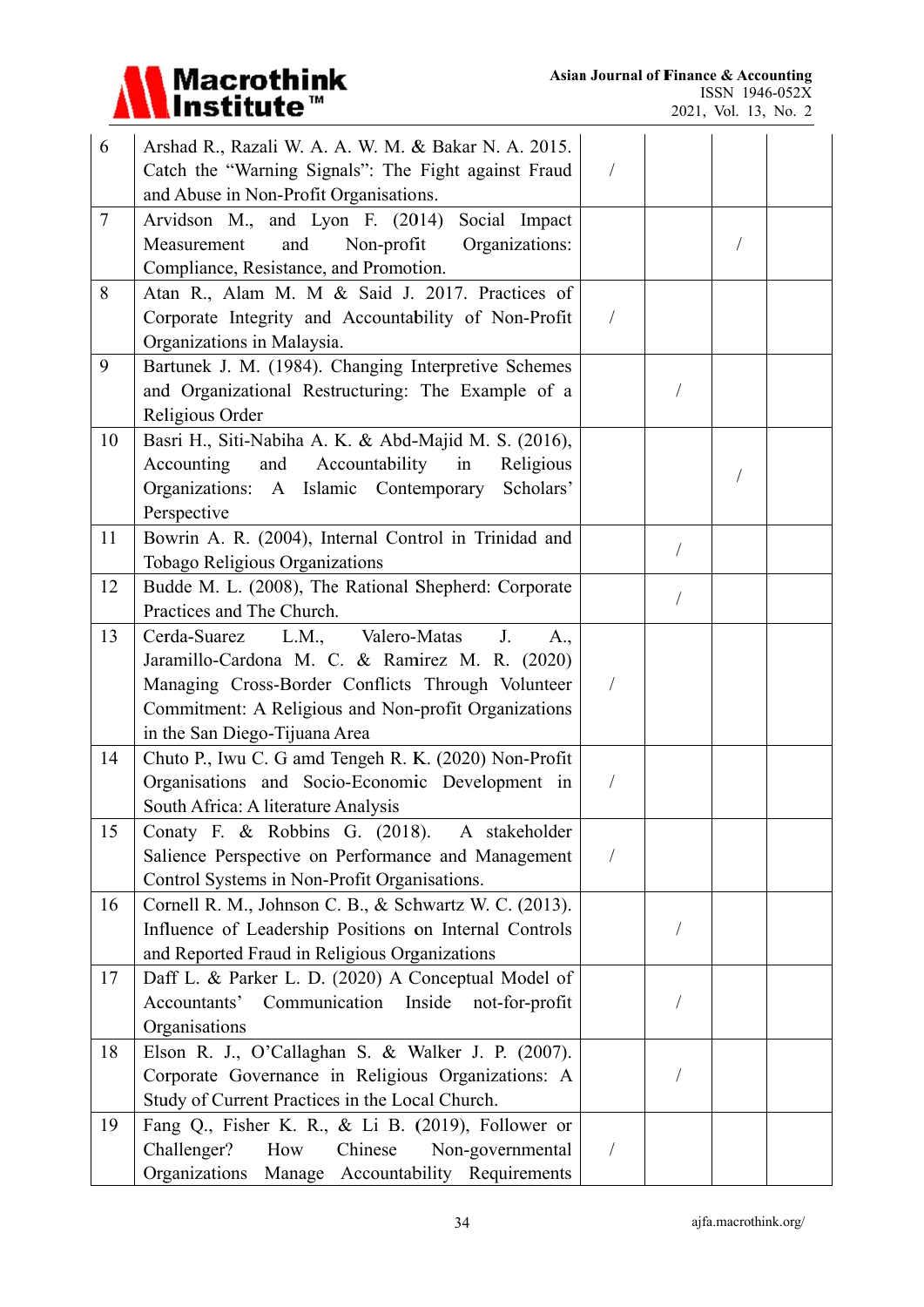

|    | from Funders                                                                                                                                                                                                                 |            |            |  |
|----|------------------------------------------------------------------------------------------------------------------------------------------------------------------------------------------------------------------------------|------------|------------|--|
|    |                                                                                                                                                                                                                              |            |            |  |
| 20 | Fonderer R., Holtzman M. P. & Maccarrone E. (2003),<br>Internal Controls in the Talmud: The Jerusalem Temple                                                                                                                 |            | $\sqrt{2}$ |  |
| 21 | Friedland R. (2009), Institution, Practice and Ontology:<br>Toward a Religious Sociology                                                                                                                                     |            |            |  |
| 22 | Geer B. W., Maher J. K. & Cole M.T. (2008) Managing<br>Organizations:<br>Nonprofit<br>The<br>of<br>Importance<br>Transformational Leadership<br>and<br>Commitment<br>to<br>Operating Standards for Nonprofit Accountability. |            |            |  |
| 23 | Givens R. J. (2012), The Study of the Relationship<br>Between Organizational Culture and Organizational<br>Performance in Non-Profit Religious Organizations                                                                 | $\bigg)$   |            |  |
| 24 | Gresakova E. (2020), The Impact of Time Management<br>of Finance of Slovak Non-Profit Organizations                                                                                                                          |            |            |  |
| 25 | Grimada G. & Sacconi L. (2005), The Constitution of the<br>Not-For-Profit Organisation: Receprocal Conformity to<br>Morality                                                                                                 |            |            |  |
| 26 | & O'Dwyer B. (2017). Accounting,<br>Hall<br>M.<br>Non-governmental Organizations and Civil Society: The<br>Importance of Nonprofit Organizations to Understanding<br>Accounting, Organizations and Society                   |            |            |  |
| 27 | Irvine H. (2005). Balancing Money and Mission in a<br>Local Church Budget                                                                                                                                                    | /          |            |  |
| 28 | Irvine H. (2007), Corporate Creep: An Institutional View<br>of Consultancies in a Non-Profit Organisation                                                                                                                    | $\sqrt{2}$ |            |  |
| 29 | Jamal A., Yaccob A., Bartikowski B. & Slater S. (2019)<br>Motivations to Donate: Exploring the<br>Role<br>of<br>Religiousness in Charitable Donations,                                                                       |            |            |  |
| 30 | Jayasinghe K., & Soobaroyen T. (2009), Religious<br>"Spirit" and "Peoples' Perceptions of Accountability in<br>Hindu and Buddhist Religious Organizations                                                                    | $\sqrt{2}$ |            |  |
| 31 | Kamaruddin M. I. H. & Ramli N. M. 2017. A Case Study<br>of Internal Control Practices in Islamic Non-Profit<br>Organizations in Malaysia                                                                                     |            |            |  |
| 32 | Khorin, A. N., Brovkin A. V. and Potanina Y. M. (2018),<br>Management Economic Environment on Non-Profit<br>Organizations                                                                                                    | $\sqrt{2}$ |            |  |
| 33 | Lightbody M. (2000), Storing and Shielding: Financial<br>Management Behaviour in a Church Organization                                                                                                                       |            |            |  |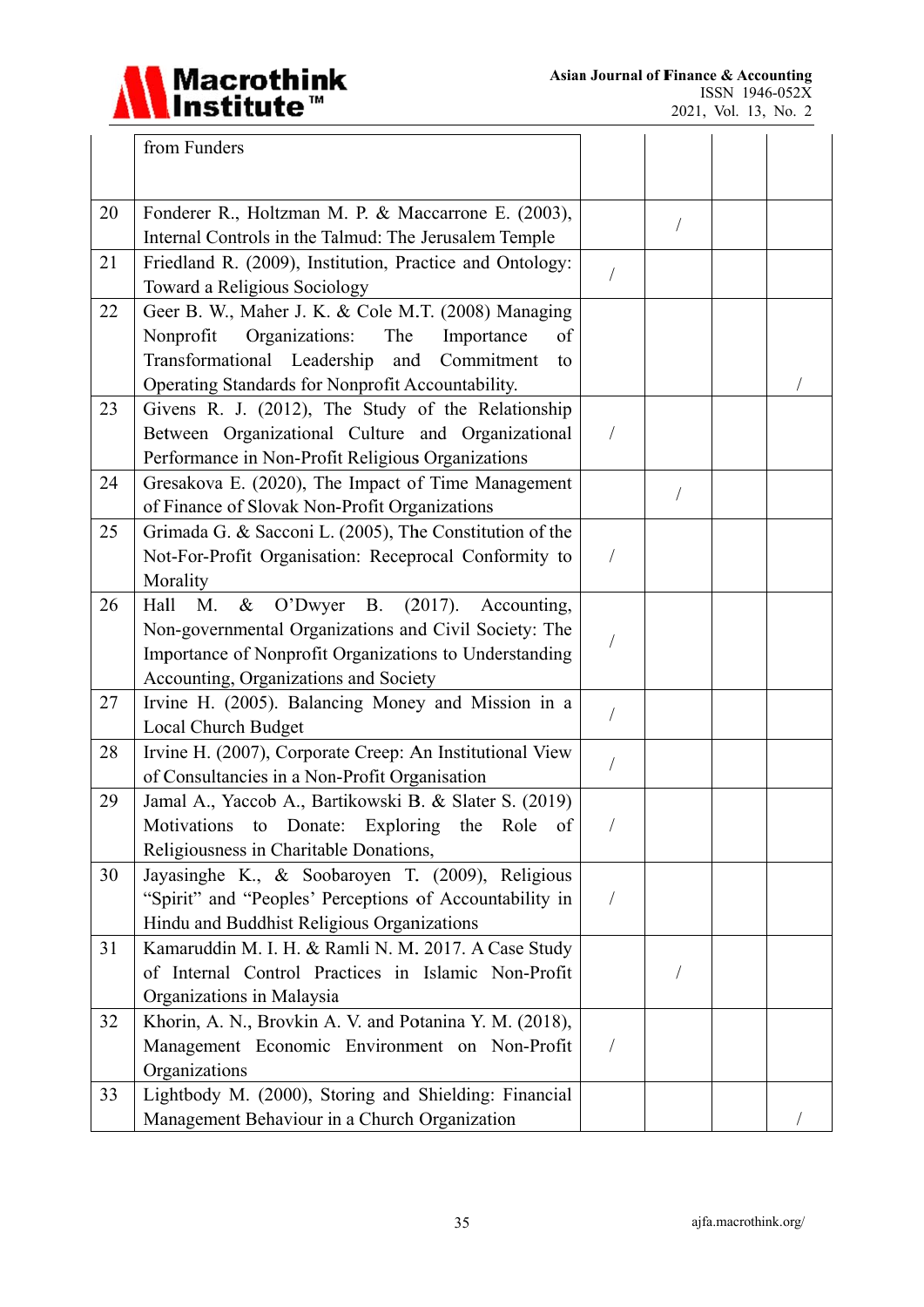

| 34 | Lu Y., Jung J. H. & Bauldry (2019), Explaining the<br>Cross-national Variation in the Relationship between<br>Organization<br>Religious<br>Membership<br>and<br>Civic<br>Organization Participation                          |            |  |  |
|----|------------------------------------------------------------------------------------------------------------------------------------------------------------------------------------------------------------------------------|------------|--|--|
| 35 | McMurray A. J., Pirola-Merlo A., Sarros J. C. & Islam<br>M. M. (2010), Leadership, Climate, Psychological<br>Capital, Commitment and Wellbeing in a Non-Profit<br>Organization                                               |            |  |  |
| 36 | Moura L. F., de Lima E. P., Deschamps F., Van Aken E.,<br>da Costa S. E., Treinta F. T. and Prado Cestari J. M.<br>(2019), Designing Performance Measurement Systems in<br>Nonprofit and Public Administration Organization. |            |  |  |
| 37 | Moutchnik A. (2016), Environmental and Quality<br>Management Systems and Standards of Churches and<br>Religious Organizations                                                                                                |            |  |  |
| 38 | Nawyn S. J. (2006), Faith, Ethnicity and Culture in<br>Refugee Resettlement                                                                                                                                                  | $\sqrt{2}$ |  |  |
| 39 | Ortiz-Gomez M., Giorgi G., Molina-Sanchez H. &<br>Ariza-Montes A. (2020), Development and Validation of<br>a Spanish Short Servant Leadership Survey among<br>Spanish Worlers in Religious Non-Profit Organizations          |            |  |  |
| 40 | Paiva I., & Carvalho L. (2018). Accounting and<br>Management Practices in the Third Sector in Angola.                                                                                                                        |            |  |  |
| 41 | Phipps K. A. and Burbach M. E. (2010), Strategic<br>Leadership in the Nonprofit Sector: Opportunities for<br>Research                                                                                                        |            |  |  |
| 42 | Radzi S. H. M. & Noor R. M., (2012) "Tax Reporting for<br>Non-Profit Organizations (NPOs) in Malaysia                                                                                                                        |            |  |  |
| 43 | Ramli N. M., Md Ali N. S. A. & Muhammed N. A.<br>(2018), Integrated Reporting Based on<br>Maqasid<br>Al-Shariah: A Proposed Framework for<br>Islamic<br>Non-Profit Organizations                                             |            |  |  |
| 44 | Roslan N., Arshad R. & Pauzi N. F. M. (2017).<br>Accountability and Governance Reporting by Non-Profit<br>Organizations.                                                                                                     |            |  |  |
| 45 | Saat N. F., Mohamed I. S., Zakaria N. B. & Omar N.<br>(2013). Factors Determining Level of Internal Controls<br>Implementation Among Non Profit Organizations in<br>Malaysia.                                                |            |  |  |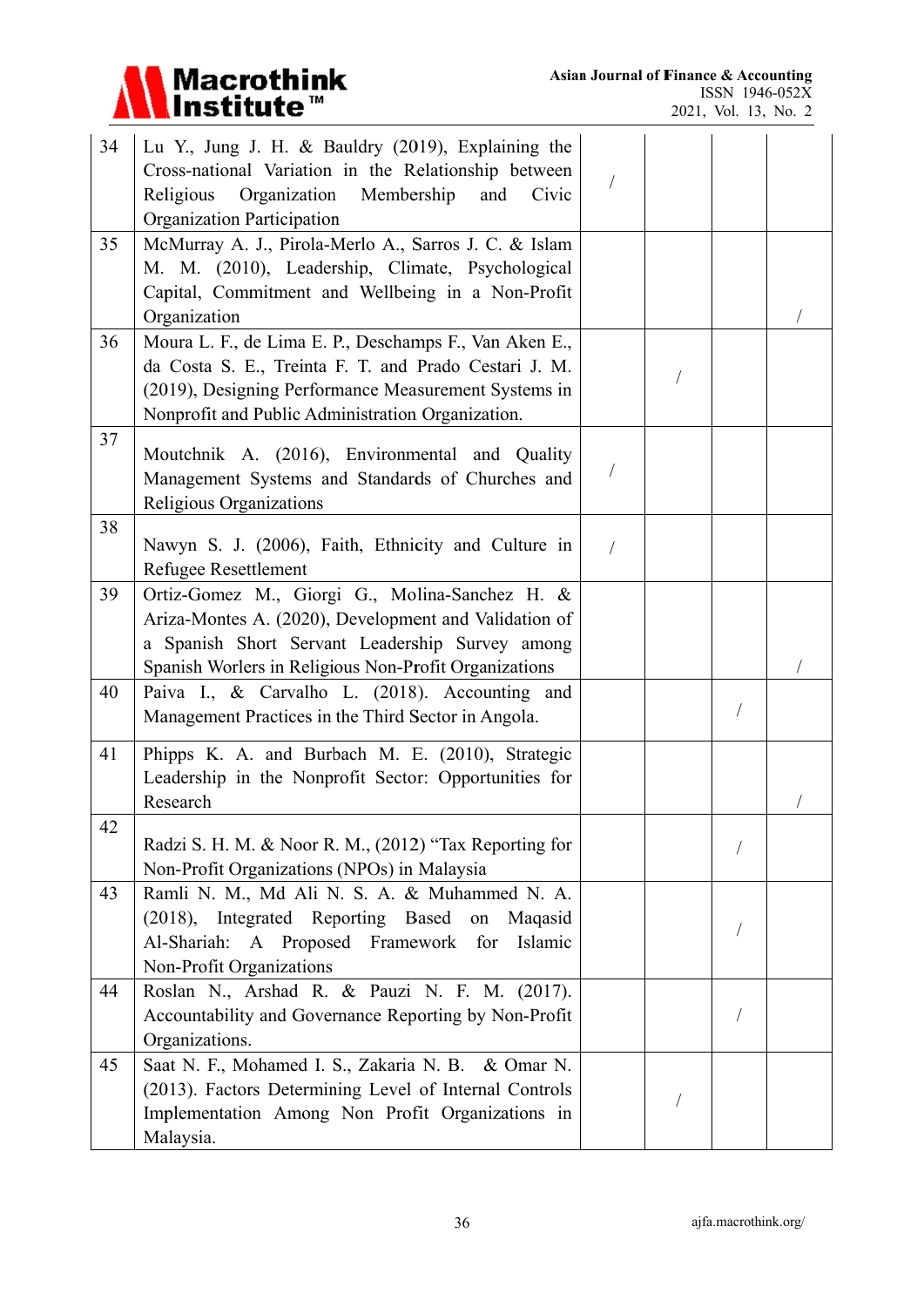

| 46 | Said J., Mohamed A. Mohd-Sanusi Z. & Syed-Yusuf S.<br>N. (2013) Financial Management Practices in Religious<br>Organizations: An Empirical Evidence of Mosque in<br>Malaysia               |            |  |  |
|----|--------------------------------------------------------------------------------------------------------------------------------------------------------------------------------------------|------------|--|--|
| 47 | Sapingi R., Nelson S. P. & Obid S. N. S. 2020.<br>Disclosure Practices and Efforts towards Proposing<br>I-ZKDI: A Case of Malaysian Religious Non-Profit                                   |            |  |  |
| 48 | (2015),<br>Political<br>Institutional<br>Senses-Ozyurt<br>Environement and Management Culture as Determinants<br>Nongovernmental<br>/Nonprofit<br>Organizations'<br>of<br>Performance      |            |  |  |
| 49 | Septianto F., Tjiptono F., Paramita W. & Chiew T. M.<br>(2020) The Interactive Effects of Religiosity and<br>Recognition in Increasing Donation,                                           | $\sqrt{2}$ |  |  |
| 50 | Sharip S. M., Awang M & Ismail R. 2019.<br>onceptualizing the Impact of Leader-member Exchange<br>in Non-Profit and Religious Organisations: The Case of<br>Waqf Institutions in Malaysia. |            |  |  |
| 51 | Slatten L. A., Bendickson J. S., Diamond M. &<br>McDowell W. C. (2020), Staffing of Small Nonprofit<br>Organizations: A Model for Retaining                                                |            |  |  |
| 52 | Tanui P. J., Omare D. & Bitange J. B. (2016) Internal<br>Control System for Financial Management in the<br>Church: A Case Study of Protestant Churches in Eldoret<br>Municipality Kenya    |            |  |  |
| 53 | Ventura M. & Daniel S. J. (2010), Opportunities for<br>Fraud and Embezzlement in Religious Organizations: An<br><b>Exploratory Study</b>                                                   |            |  |  |
| 54 | Willems J., Boenigk S. & Jegers M. (2014), Seven<br>Trade-offs in Measuring Nonprofit Performance and<br>Effectiveness                                                                     | T          |  |  |
| 55 | Yaghi A. (2008). Leadership Values Influencing<br>Decision-Making: An Examination of Nine Islamic,<br>Hindu and Christian Nonprofit Institutions in the US                                 |            |  |  |
| 56 | Yasmin S. and Ghafran C. (2019), The Problematics of<br>Accountability: Internal Responses to External Pressures<br>in Exposed Organisations                                               | $\sqrt{2}$ |  |  |
| 57 | Yasmin S. & Haniffa R. (2015), Acccountability and<br>Narative Disclosure by Muslim Charity Organisations in<br>the UK                                                                     |            |  |  |
| 58 | S., Haniffa R., & Hudaib<br>Yasmin<br>M.<br>(2014),<br>Communicated Accountability by Faith-Based Charity                                                                                  |            |  |  |